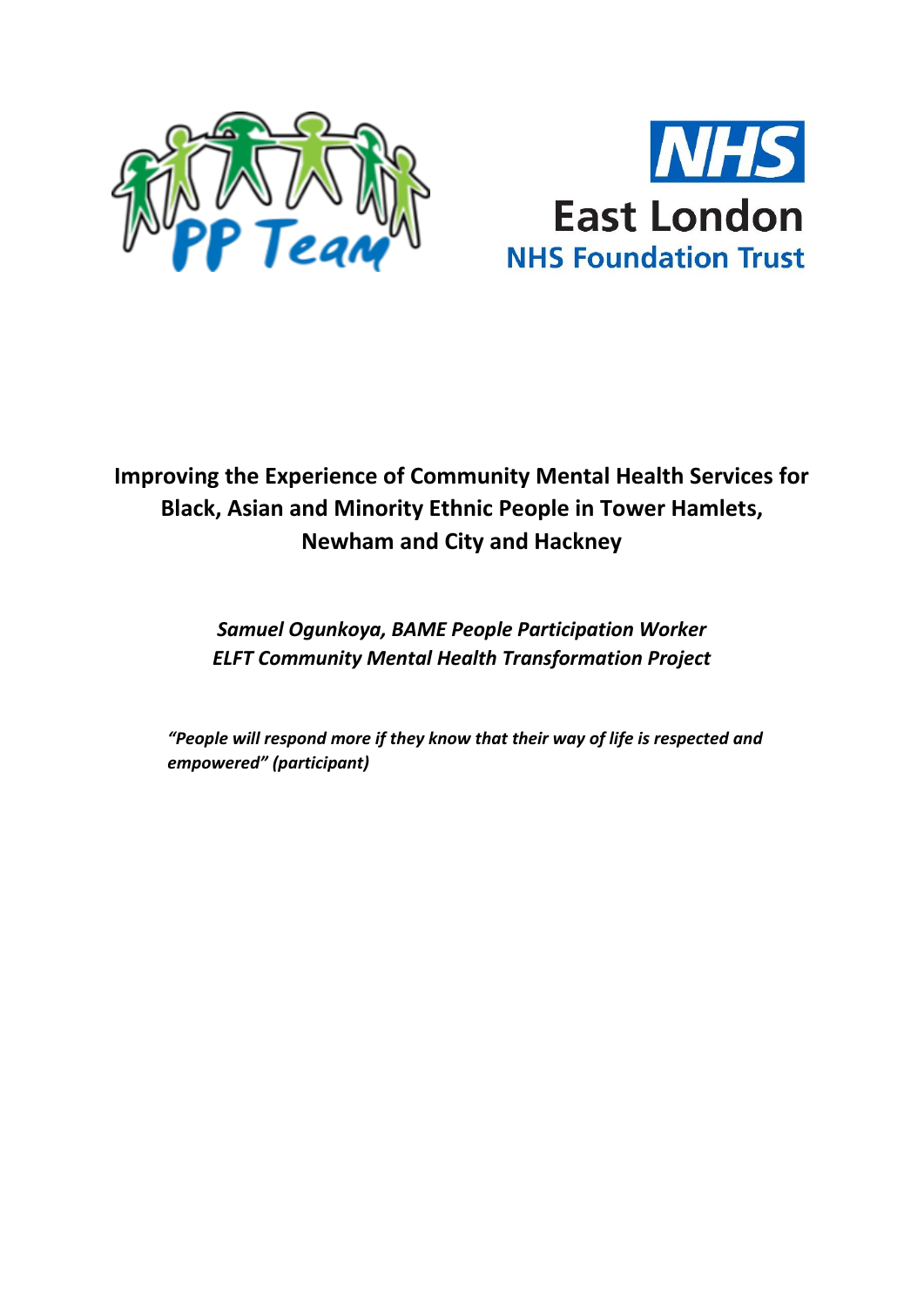# **1.0. Introduction**

*N.B. Although I will use the term "BAME" within this report to refer to people from ethnic minorities, it is recognised that this term does not do justice to the diverse range of cultural experiences and histories of the individuals involved in this project.*

#### 1.1. Background and Aim

It is widely known that mental health services struggle to meet the needs of Black, Asian and minority ethnic groups. Despite this knowledge and previous attempts to engage with the BAME communities, many of the same issues remain: difficulties engaging the BAME community, an overrepresentation of BAME people in acute settings and an underrepresentation in psychological therapies.

The Transformation Programme within the East London NHS Foundation Trust provided an opportunity to identify and address the unmet mental health needs of BAME people within local communities in Tower Hamlets, Newham and City and Hackney.

Between February and March 2021, we ran a series of BAME "Let's Talk" focus groups in each of the three boroughs respectively. The aim of these groups was firstly to understand the experience of Black, Asian and minority ethnic people with lived experience of accessing mental health services, or caring for someone accessing services. There is a lot of literature and data from previous focus groups that highlights the issues experienced by BAME people in accessing and engaging in mental health services. However, it was important to allow participants in these groups to share their experiences with one another and have their stories felt and validated. A second aim of the groups was to generate ideas for change, building on the momentum of the wider Transformation work within the Trust.

#### 1.2. Participants

Service users and carers who identify as BAME were recruited in each borough through liaison with community organisations and Primary and Secondary NHS services. Some staff and community connectors also attended sessions.

In Newham between 7 and 10 people attended each session. These sessions included people of Punjabi, Indian, Bangladeshi, Caribbean, African and White European heritage.

In City and Hackney, between 6 and 9 people attended each session, with the majority being of African and Caribbean heritage.

In Tower Hamlets, between 10 and 15 participants attended each session, with participants of Bangladeshi, Indian, Pakistani, Somali, African, Caribbean and Chinese heritage.

The turn-out in each borough largely reflected the demographics of the general population within each borough.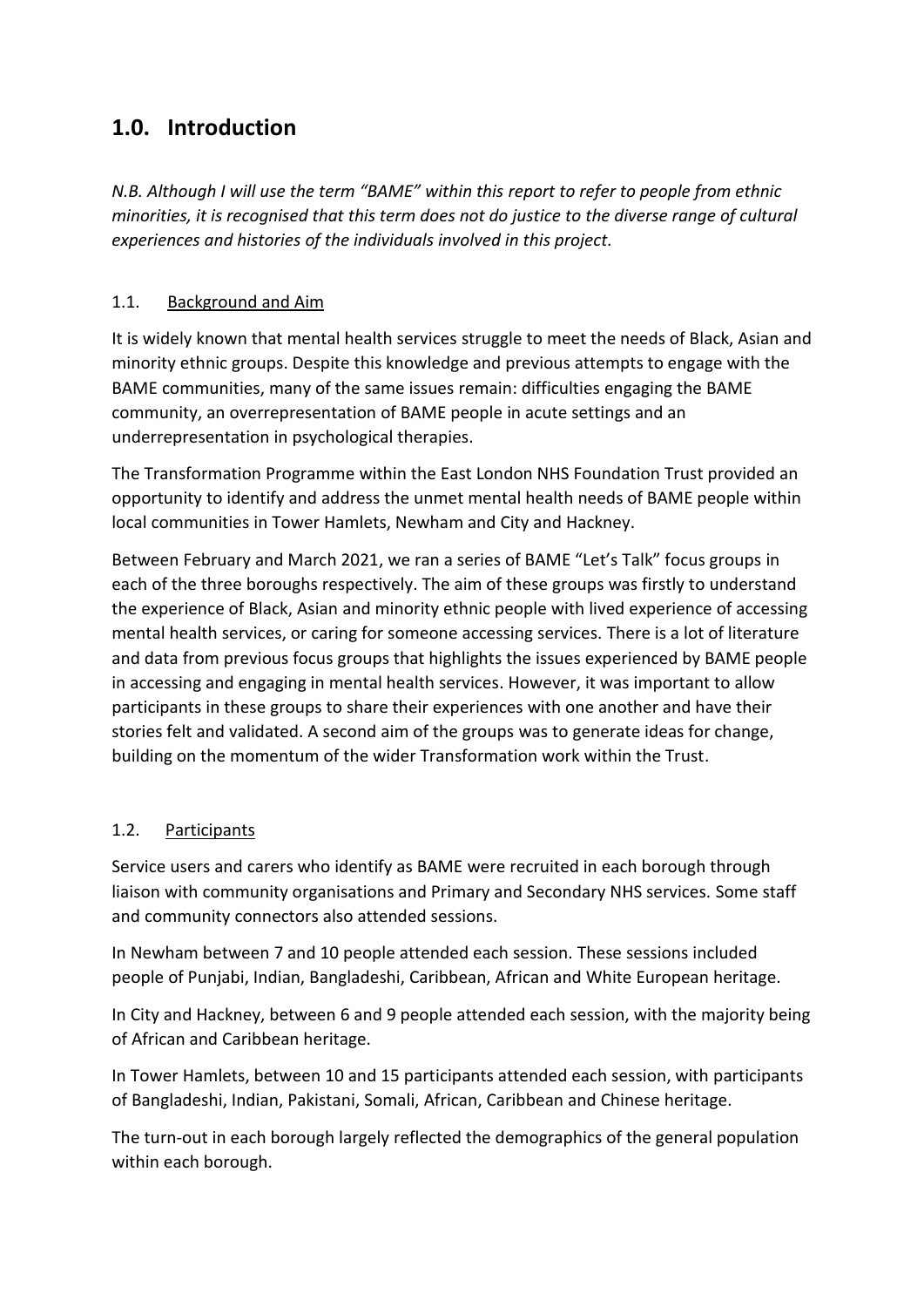#### 1.3. Co-facilitation

Focus group sessions in Newham and City and Hackney were co-facilitated with Trainee Clinical Associates in Psychology (CAPs). Sessions in City and Hackney were also cofacilitated with a psychotherapist. All were from BAME backgrounds and had a specific interest in this project.

In Tower Hamlets sessions were co-facilitated with a Trainee Clinical Psychologist and a Peer Specialist who both identified as BAME. One of the service users in the group and a community connector also co-facilitated some of the latter group sessions.

It was felt that co-facilitation was important, not only from a practical perspective but also to embed the work the within community mental health teams and support the sustainability of the project. It was also important to be able to debrief after each session, given the emotive content of the material discussed in the groups.

#### 1.4. Format of Sessions

All "Let's Talk" focus groups adopted the same style. The initial half of the meeting aimed to provide an open space for people to talk about their experiences. In later sessions, we adopted a format where we spent half a session reflecting on experiences and issues and the other half focusing on solutions and potential actions.

We ran 8 sessions in each borough, however we held two additional sessions in Tower Hamlets due to the size of the group and the amount of feedback generated.

# **2.0. Themes from Across the Three Boroughs**

## **2.1. Cultural awareness, empathy and compassion**

Participants in all boroughs highlighted a lack of cultural awareness as a key issue. Misunderstandings, and a lack of knowledge about different cultures was thought to perpetuate stereotypes and reduce compassion and empathy. This creates a "them and us" narrative that further disenfranchises people from mental health services. Furthermore, participants said that staff do not take the time to ask about people about their culture, traditions and "what is normal for them".

*"When someone is admitted, asking them where they are from, making an effort to sit down and talk about things that are normal for them, things that they believe, what looks abnormal to them rather than what looks abnormal to someone else"*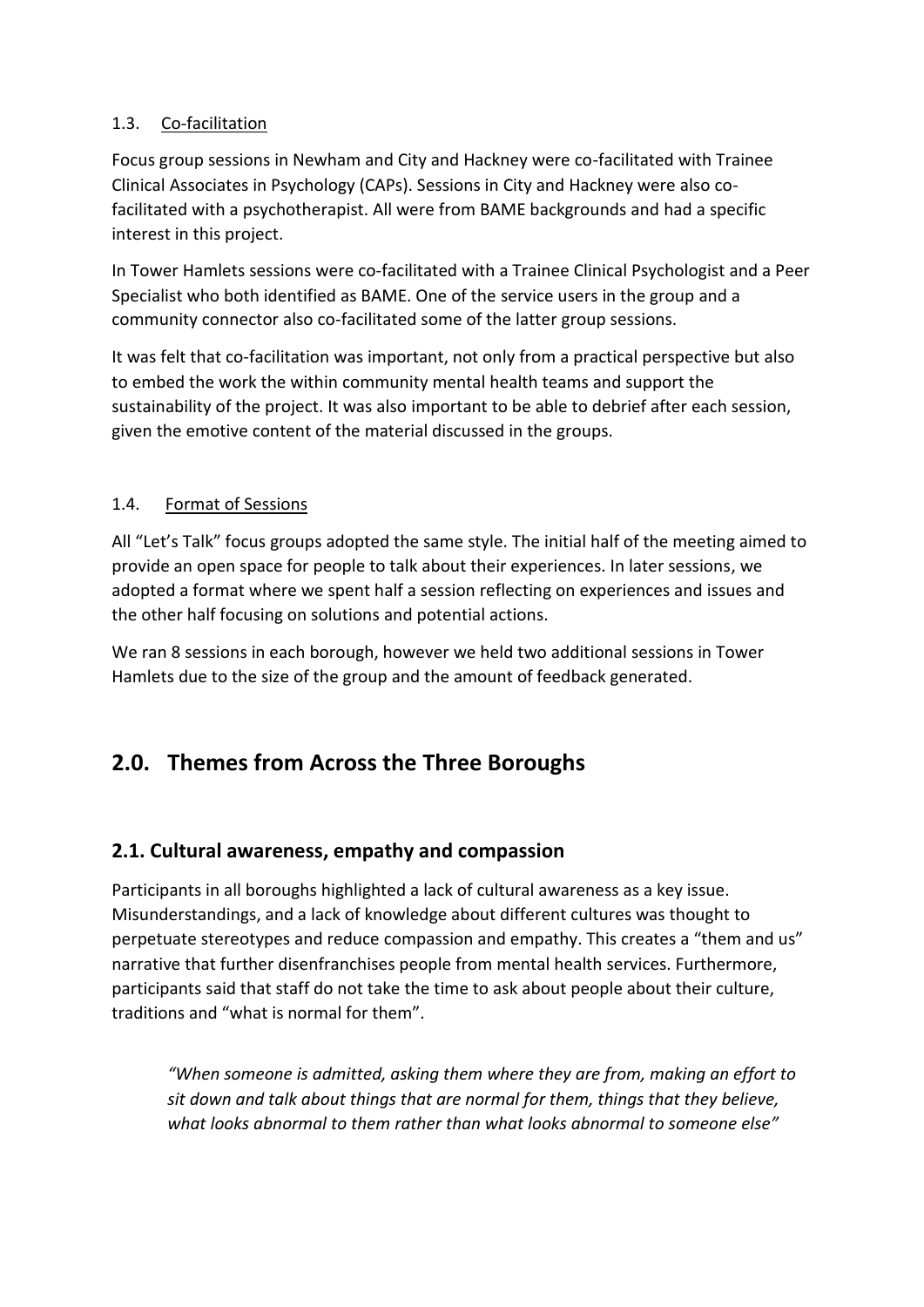In particular, differences in communication between cultures was discussed. Participants felt that styles of communication that were normal for them were often perceived as aggressive and taken out of context. As a result, people spoke about feeling "gas lighted" by some professionals.

Intersectionality was also important to consider, particularly as some participants highlighted specific stereotypes such as "the angry black woman" and the criminalisation of black men that may affect how they are treated in services.

A lack of cultural awareness was compounded by the lack of diversity in staff teams, particularly in professions such as psychiatry, psychology and corporate management.

*"I don't see a representation of myself in mental health [services]"*

## **2.1.1. Solutions**

### *1) Training in Cultural Competence*

Participants said that staff should have mandatory training in cultural competence which they undertake on a periodic basis. This could involve:

- o Role-playing scenarios involving people from different cultures,
- o Using specific training materials (for example a 'role reversal video' where BAME people are the majority)
- o Hearing first-hand accounts of people with lived experience
- o Unconscious bias training

It was felt that this training should be co-produced with service users and should predominantly focus on cultural understandings of ethnic groups that are predominant in each borough. This training could be supplemented by training in person-centred approaches and active listening skills.

It was mentioned, however, that in order to be able to put training into practice, staff need protected time to be able to reflect on their work and the impact of culture on the experiences of service users.

## *2) Increasing Diversity in the Workforce*

Participants said that they wanted to see more Black, Asian and minority ethnic staff in services, particularly in psychiatry, psychology and corporate management. However, they also recognised that positive discrimination may not feel comfortable for staff.

*"for me I do not like getting opportunities just because I am BAME or a Carer. I feel like it marks me with a scalding hot iron like I am livestock"* 

Some participants felt that having staff from the same culture and background as themselves may make communication easier. However, others said that it was not enough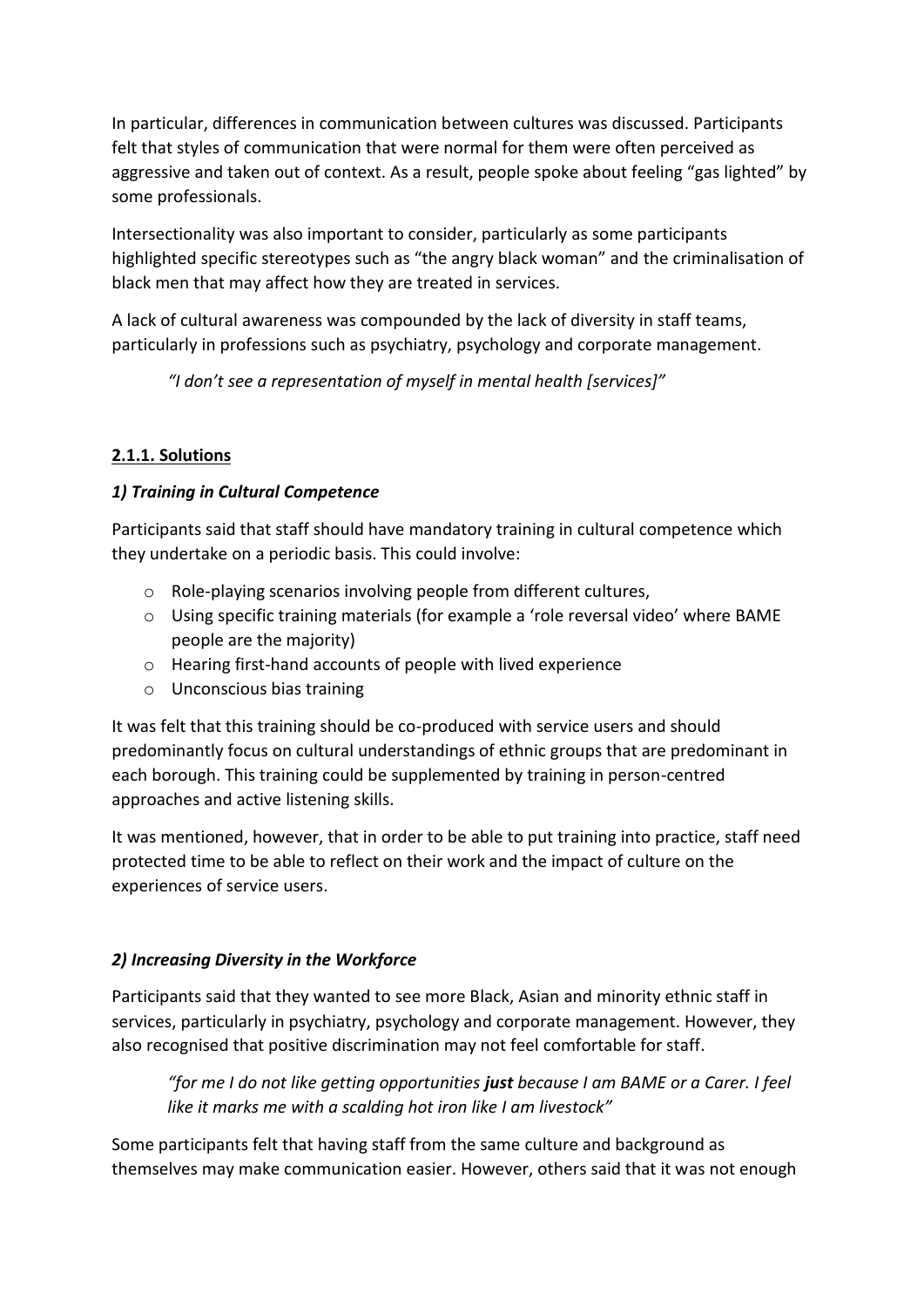just to have staff from BAME backgrounds, but that these staff also needed to have an accurate knowledge of offering culturally sensitive interventions and be understanding and compassionate. Ultimately, participants felt that having more diversity within certain professions would offer more choice for service users.

# **2.2 Accountability**

The accountability of staff was another key concern highlighted by participants across the three boroughs. Participants spoke the difficulty of holding staff members to account, particularly those in powerful positions, and highlighted that the lengthy complaints process made this even harder.

### *"The concern/complaints process is unnecessarily formal and long."*

Participants felt that there was a lack of opportunity to provide feedback about the services they were receiving. However, even if there were opportunities to provide feedback, some participants said that it would still be challenging for service users to give an honest opinion, either because they felt that their voices would not be heard, or because of a lack of knowledge about what they should expect from services and staff.

Participants also spoke about the lack of communication about what changes have been made in response to feedback provided.

*"Once you have given feedback, communication needs to be made with service users that it's been received and what the steps are [being taken]. Keeping people in the loop. [Giving] updates on what they did with that feedback."*

## **2.2.1. Solutions**

#### *1) Staff Probationary Period*

It was recognised that it can be difficult to get a full understanding of the values and cultural sensitivity of staff within the short time frame of an interview and the inconsistency between what staff may say in interviews and how they act once employed. It was therefore suggested that new staff members should undergo a 6 month probationary period to assess their cultural competence. During this period anonymous feedback from colleagues and service users should be sought to understand how staff are interacting with service users.

*"You should be able to watch new staff within the first few weeks, are they reaching out to all patients? Are they engaging? Are they going out of their way?"* 

If it was felt that staff were not performing in line with Trust values, they should be offered support and an extended probationary period. Participants felt that this would improve service users' confidence that the Trust was employing people who act in line with Trust values, but would also signal to staff that their attitude and behaviour towards service users is an integral part of their role.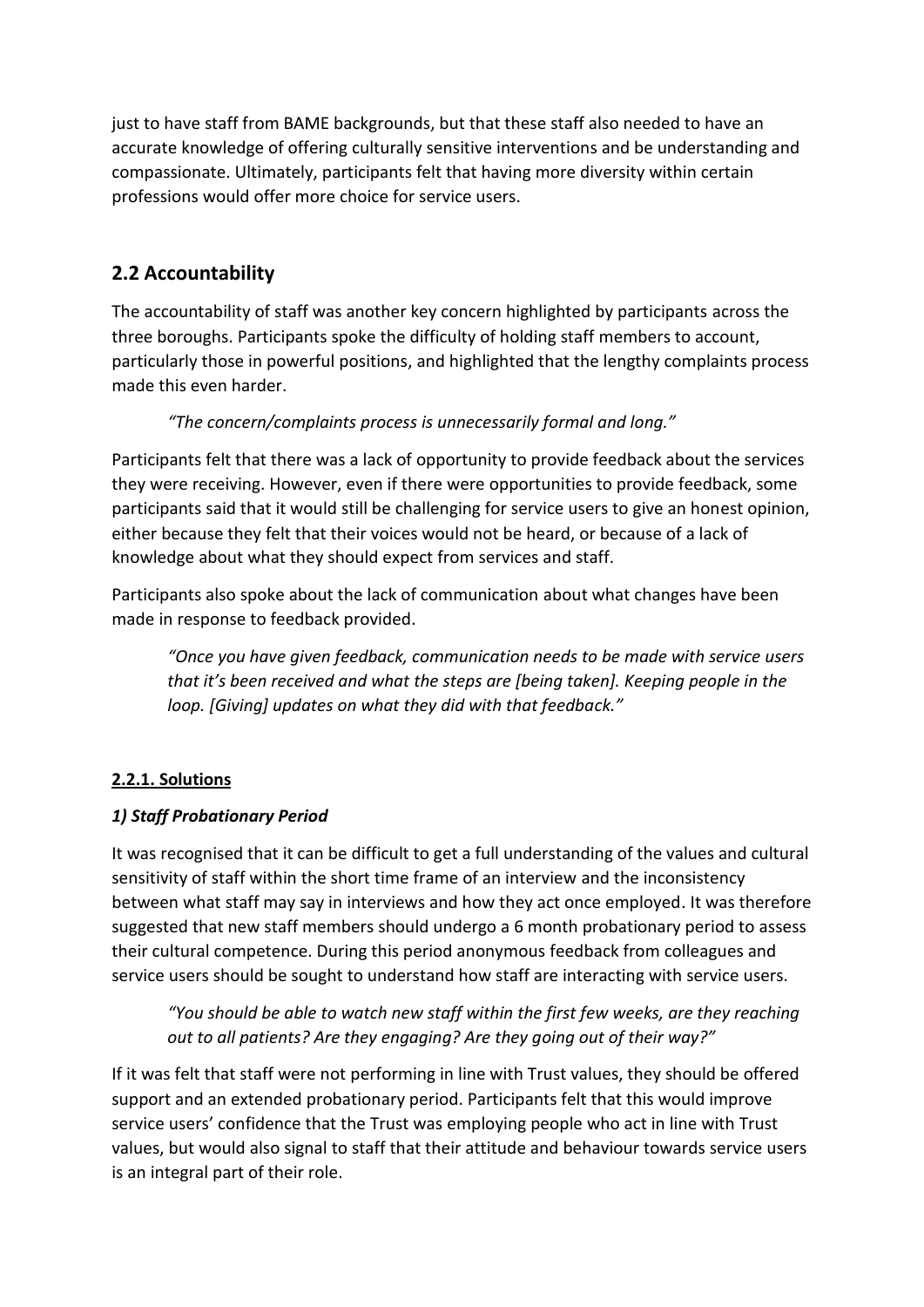#### *2) Regular service user feedback forums*

Some participants felt that there should be regular, quarterly forums for service users to feedback to senior management about their experience of services as people from BAME backgrounds. The format of these sessions might be similar to the currently described focus groups, with service users coming together to informally discuss their personal experiences. It was felt that the collective voice of service users would be more effective in holding those with power to account.

Themes from these sessions could be collated by an advocate or staff member and fed back to management and the wider staff team, with action points for improvements. Cultural competence and responsiveness of services and staff should therefore be an ongoing process and aspiration, rather than a goal or target to be met.

#### *3) Training and education for service users about their rights*

The power differential between service users and staff may be further exacerbated by service users' lack of knowledge and understanding about their rights. As a result, it can be difficult for service users to know what they should expect from services and staff. Participants therefore felt that service users should be educated about their rights and options through:

- o Peer support groups
- o Information leaflets
- o In conversation with staff at first point of contact

This might include for example: understanding your rights about medication, understanding alternative options for treatment, understanding legislation in relation to the Mental Health Act, understanding how service users can provide feedback about their care, understanding and accessing advocacy.

#### *4) Advocacy*

Participants felt that advocacy should be more accessible for service users and should be promoted by staff. Additionally, they felt that there should be more advocacy roles created within the Trust, with an emphasis on recruiting those with lived experience.

*"A hard-hitting service user who can hold people with power to account with little fear would be best placed. Not disrespectful, but really speaking up"* 

Advocates might attend meeting with service users to observe and provide feedback to staff. They might also attend board meetings and act as a representative for the collective voice of service users they are working with.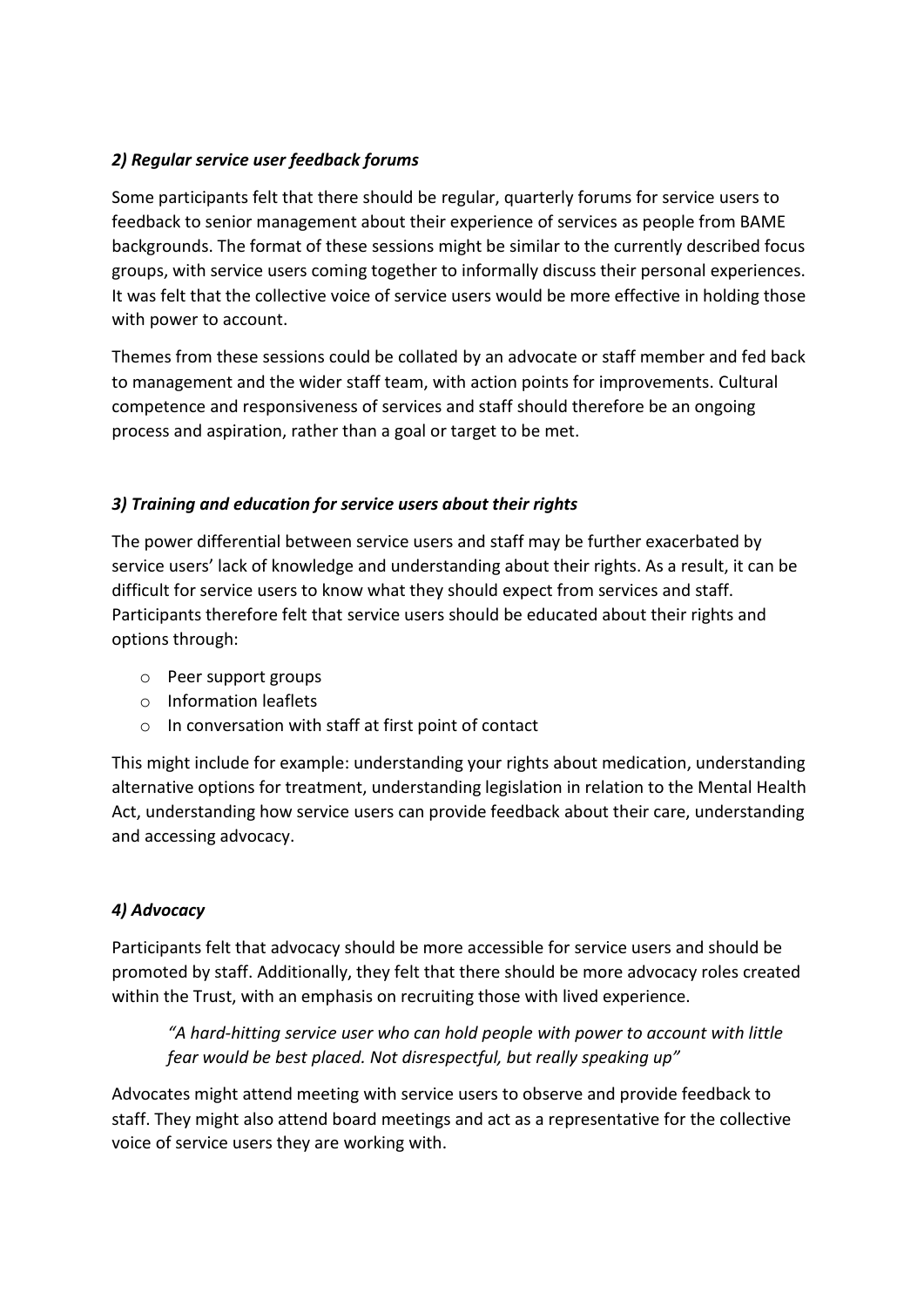# **2.3. Holistic understandings**

Participants felt that a more holistic understanding of distress was needed both for professionals and for the community to reduce stigma, increase understanding, and allow services users to be "seen" in their entirety.

For staff, this means recognising the positive aspects of culture and religion on mental health and focusing on the strengths of an individual by asking them about what is going well in their life and having an understanding of who they are beyond their identity as a service user. It also means seeing the individual within their systems and families, as opposed to an individualistic perspective.

However, participants also felt that it was important for communities to understand mental health to reduce fear, blame and stigma and increase engagement with services.

#### **2.3.1. Solutions**

#### **1.** *Moving beyond medical understanding of distress*

*i) Incorporating cultural, spiritual and religious beliefs*

Participants said that medical understandings of distress do not account for the cultural, ethnic, religious sensitivities, beliefs and needs of service users from diverse backgrounds.

Many felt that cultural and spiritual beliefs needed to be incorporated into their care.

*"My Christian beliefs may impact my reality and understanding. [I] want it to be seen and considered" (Participant)*

Some participants felt that it was difficult to discuss their faith with staff and that when it was brought up, staff tended to change the subject. Participants wanted staff to be able to recognise the positive role that faith can play in helping them "get through" their difficult moments and provides purpose and resilience.

Participants also felt that culture and cultural preferences should be taken into account in support plans, but should be approached with curiosity an openness in conversation with service users.

*"When someone is admitted, asking them where they are from, making an effort to sit down and talk about things that are normal from them, ways that they would believe, what looks abnormal to them rather than someone else." (participant)*

#### *ii) Understanding psychological and social causes of distress*

Participants highlighted how medical diagnoses can obscure the psychological and social aspects of mental health. This, as a result, may perpetuate systemic racism because people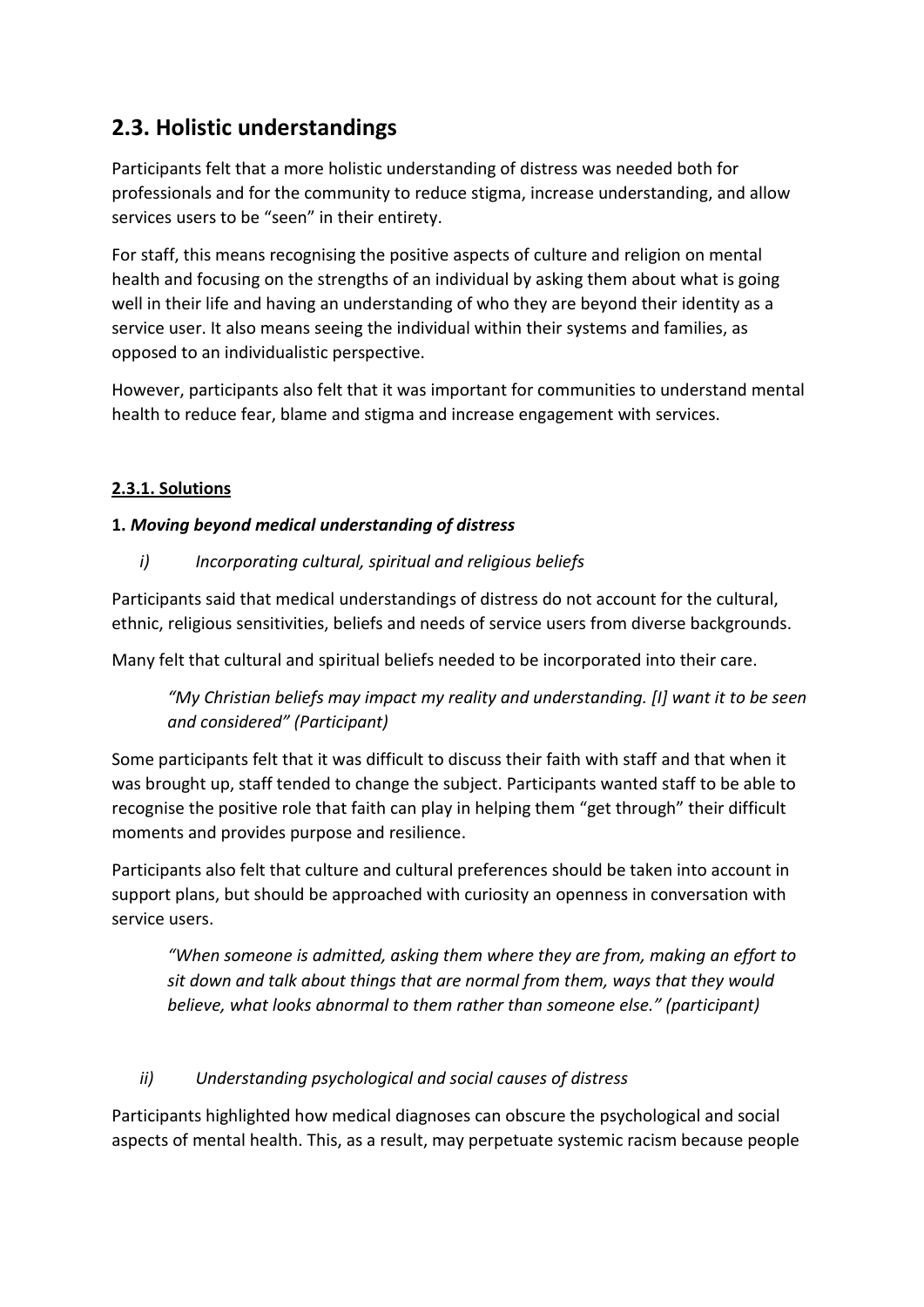from minority backgrounds are disproportionately affected by social inequalities as noted by one participant:

*"People of certain colour are in prisons, most deprived areas, schools, poor health treatments."*

Participants felt that services should consider ways to address the social causes of distress by, for example, providing support with housing, benefits, accessing legal support and finding employment.

Furthermore, participants said that services and clinicians were quick to offer medication, but that there was a lack of opportunity to access talking therapies, occupational therapy and alternative therapies such as art and poetry groups.

Participants noted the dominance of Western ideologies underpinning many models of intervention within different disciplines (for example psychology, psychiatry, occupational therapy and nursing). They felt that this should be highlighted on training and that staff should be knowledgeable about alternative therapies developed and researched in non-Western cultures.

#### *2. Reducing Stigma in Communities*

Participants said that there was a lot of work to do within communities to reduce stigma and increase the likelihood that people from diverse backgrounds will seek help from mental health services. It was recommended that the Trust engage with community organisations and faith leaders / groups to:

- o Increase awareness of mental health in the community
- o Address misconceptions around mental health
- o Co-produce materials and/or talks that provide holistic explanations of mental distress, that work within the belief systems and use language and concepts that are familiar to specific communities

Underpinning all of this work should be the valuing of multiple perspectives. Staff should be able to take a 'both/and' approach to different explanations of distress and encourage service users to seek help from various organisations.

#### *3. Involving Family*

Participants said that within non-western cultures, the role of the family is significant. However, they felt that there were significant gaps in staffs' understanding of how to support families from diverse backgrounds.

Some participants felt that the involvement of families was seen negatively by staff and that not enough was done to include families in their care. Whilst it was recognised that families could have a negative or positive effect on service users' mental health, participants said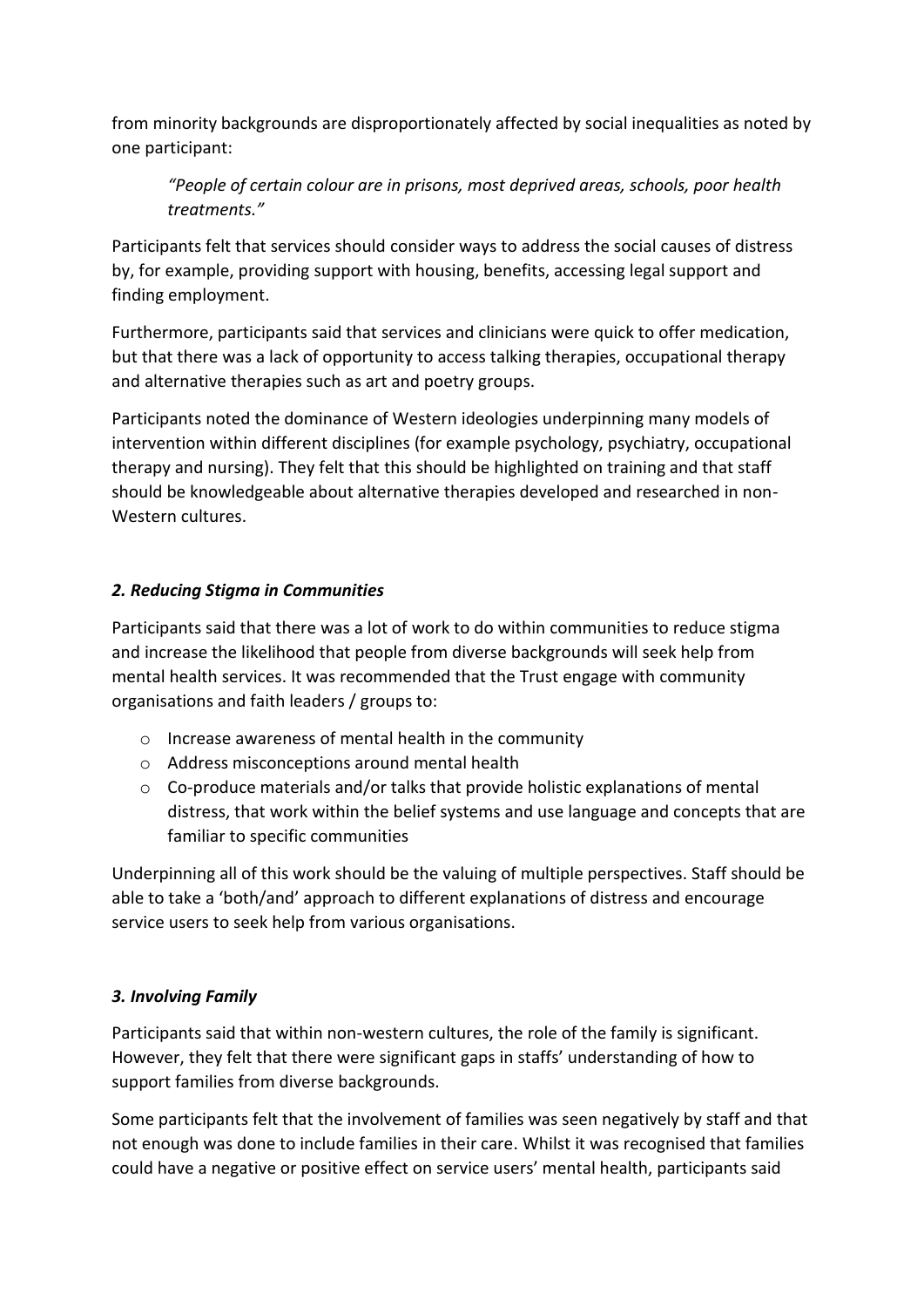that it was necessary to understand the importance of family for each individual. This might include asking service users about norms and expectations within their family.

Some participants felt that services should be more supportive of families and should "help the family, not break them up" by signposting to counselling if there were difficulties identified in family relationships.

*"For example, within domestic dispute try mediating rather than breaking them up for good. Try to signpost into counselling, support them, walk through experiences with them."* 

Furthermore, participants said that staff should be more aware of, and ask about the social circumstances of families. For example, recognising the informal caring roles that family members may adopt and the impact that this may have on them.

*"If you have the finances, poor families do not have that. How can you expect people to change that are in physically demanding situations?"*

#### *4. Honest Conversations about Medication*

Participants across the three boroughs spoke about the lack of explanation and clarity about the potential negative side effects of medication.

*"Pharmacists need to provide a fuller explanation of reactions to medication, especially in the early stages [where there are] unpredictable negative side effects."* 

Some participants felt that the information they were given about medication was not clear enough and emphasised that information should be given when service users are *"in the right space"* to take this on.

They spoke about not feeling heard when they complained about the side effects of their medication. Some participants also spoke about being "forced" to continue to take medication when they believed they were making progress in their recovery.

Participants in City and Hackney said that information about medication could be given in group sessions, for example having service-user led groups (similar to the Recovery College) where information could be provided.

Participants also said that it was also important for medication to be explained to family members, particularly where families played a role in caring for the service user.

*"Parents didn't understand use of medication and there were no efforts to help family understand. Ended up not complying to medication for years."*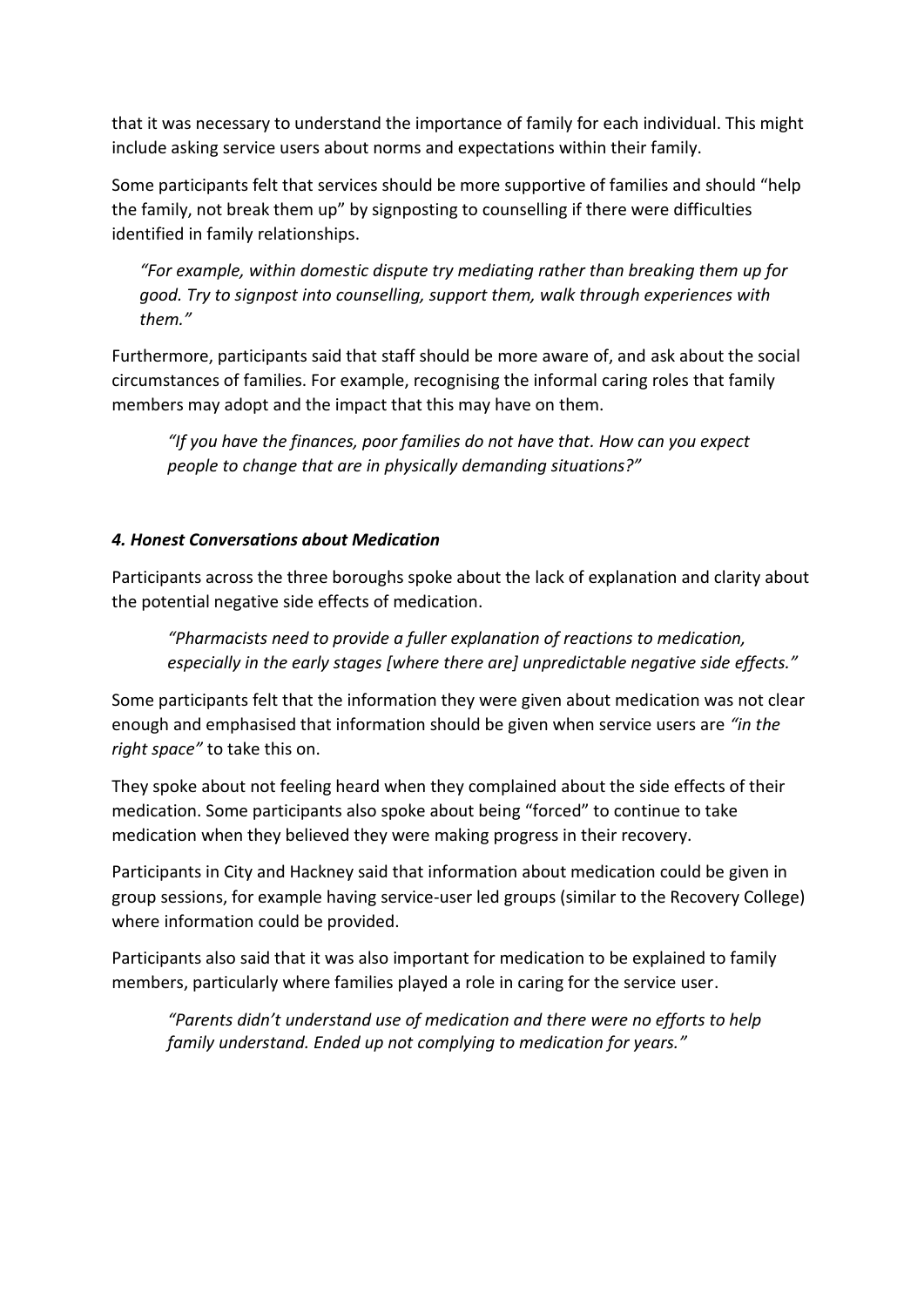# **3.0. Themes in Specific Boroughs**

## **3.1. Accessibility**

Accessibility of service was also a key issue for participants in Newham and Tower Hamlets who highlighted specific barriers for BAME people.

#### *1. Addressing Practical Barriers*

Some participants spoke about the practical barriers, including the timings of appointments (usually between 9am and 5pm), the need to travel in to services and the lack of childcare to enable attendance. Participants felt that these barriers disproportionately affect people from BAME backgrounds. Furthermore, long waiting times mean that some people are unable to get the support they need, when they need it.

#### *2. Increasing Awareness of Services*

Participants felt that more needed to be done to increase awareness of services within local communities. They said that whilst there were a lot of NHS and community services available, service users and staff were sometimes unaware of these.

*"I live on the same road as the Carers' Centre but had no idea for 20 years"*

They suggested that this could be done by:

- o Providing information about services in different languages. This information should be co-designed with service users and should not include jargon. It should be available in various languages and formats (for example: leaflets, posters, on the internet or via text message). They should also be accessible to people with learning disabilities and autism.
- o Outreach into the community, for example, by holding sessions/ running clinics within community spaces and organisations
- o Improving signposting from community services and organisations

Outreach and signposting will require the Trust to build relationships with services and workers in social, third sector, community, and people within religious organisations. It may be helpful to consult with these organisations to develop shared materials as outlined above (see Holistic Understandings).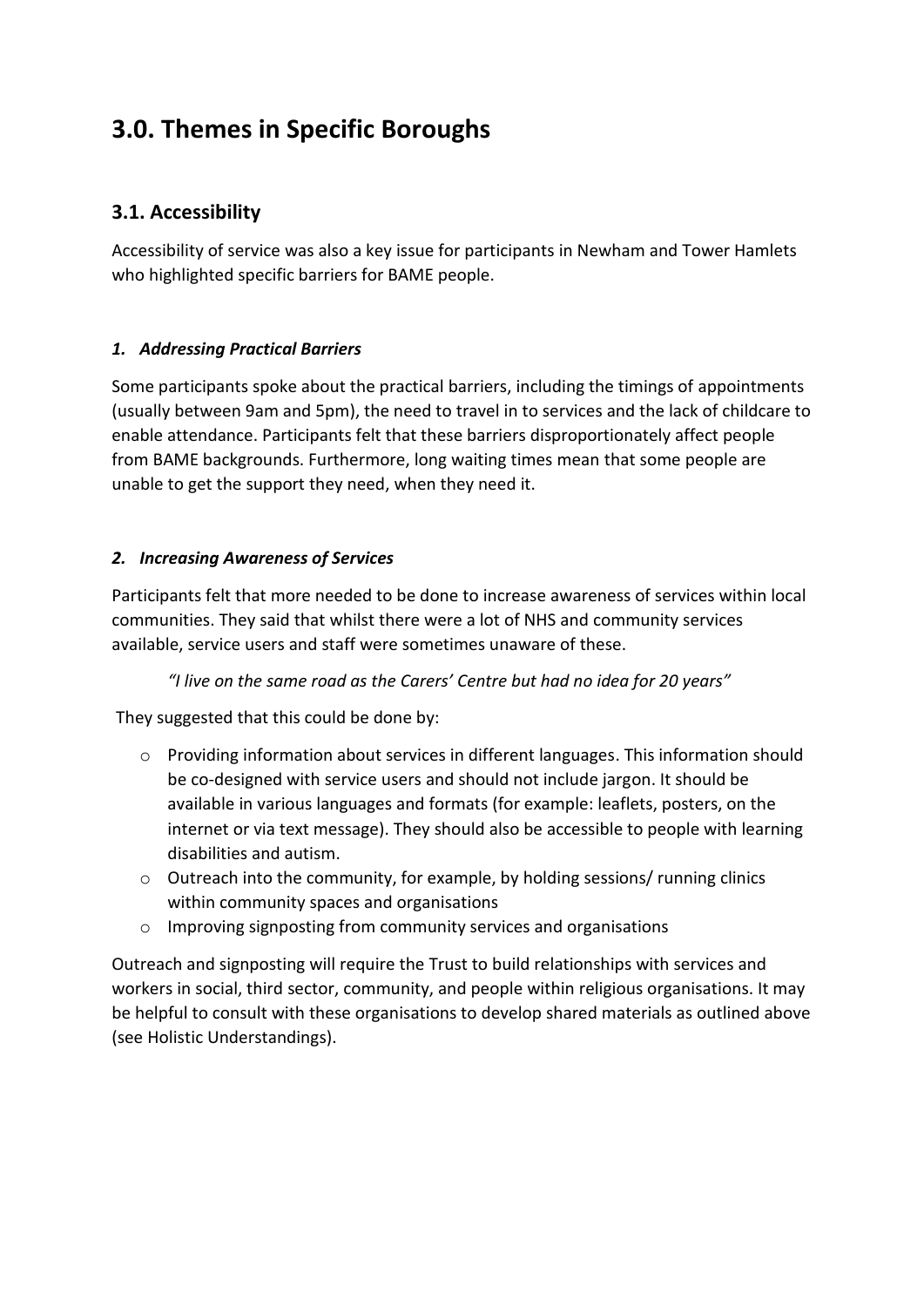#### *3. Moving Beyond GP Referral Model*

Participants highlighted that some BAME people may not be accessing care from their GP and that in these cases a deterioration in mental health might be more likely to be noticed by relatives, carers or in housing, social, community or religious settings.

Participants felt that it is important for those who are concerned to be able to seek advice and for other organisations to be able to refer into services.

#### *4. Support Out of and Back Into Services*

May participants highlighted the lack of support for people within the community once they had been discharged from services, and spoke about how this might lead some people to relapse. Participants spoke about the need for services to be able to "check-in" on people periodically. Loneliness was cited as one of the most challenging, but also one of the most important aspects of maintaining good mental health in the community. Participants felt that services should do more to support service users to build networks and connections within their community as part of their discharge plan.

Participants also said that services need to be more responsive when service users' mental health deteriorates and provide easy and swift route back into services.

#### *5. Signposting to alternatives*

Some participants spoke about a need for services to have a 'directory' of alternative support (including paid services) within the community. Participants seemed hopeful about the 'Blended Team' approach that is being trialled within secondary care services and felt that referrals to community connectors would be particularly important in linking people in with alternative sources of support.

## **3.2. Community spaces**

Participants in Newham and City and Hackney spoke about the importance of being able to access support within their communities via a 'hub' or central service where service users and the local community could access activities and social groups.

Many participants spoke about the closure of the 'day hospital' and the value of having spaces where they can *"relate to others not feel alone…and have a sense of belonging".*

*"Social activities are needed in the community, for service users to go and see people, to feel like you have got a warm space to turn to, have friends and make links with people experiencing similar or different problems." (participant)*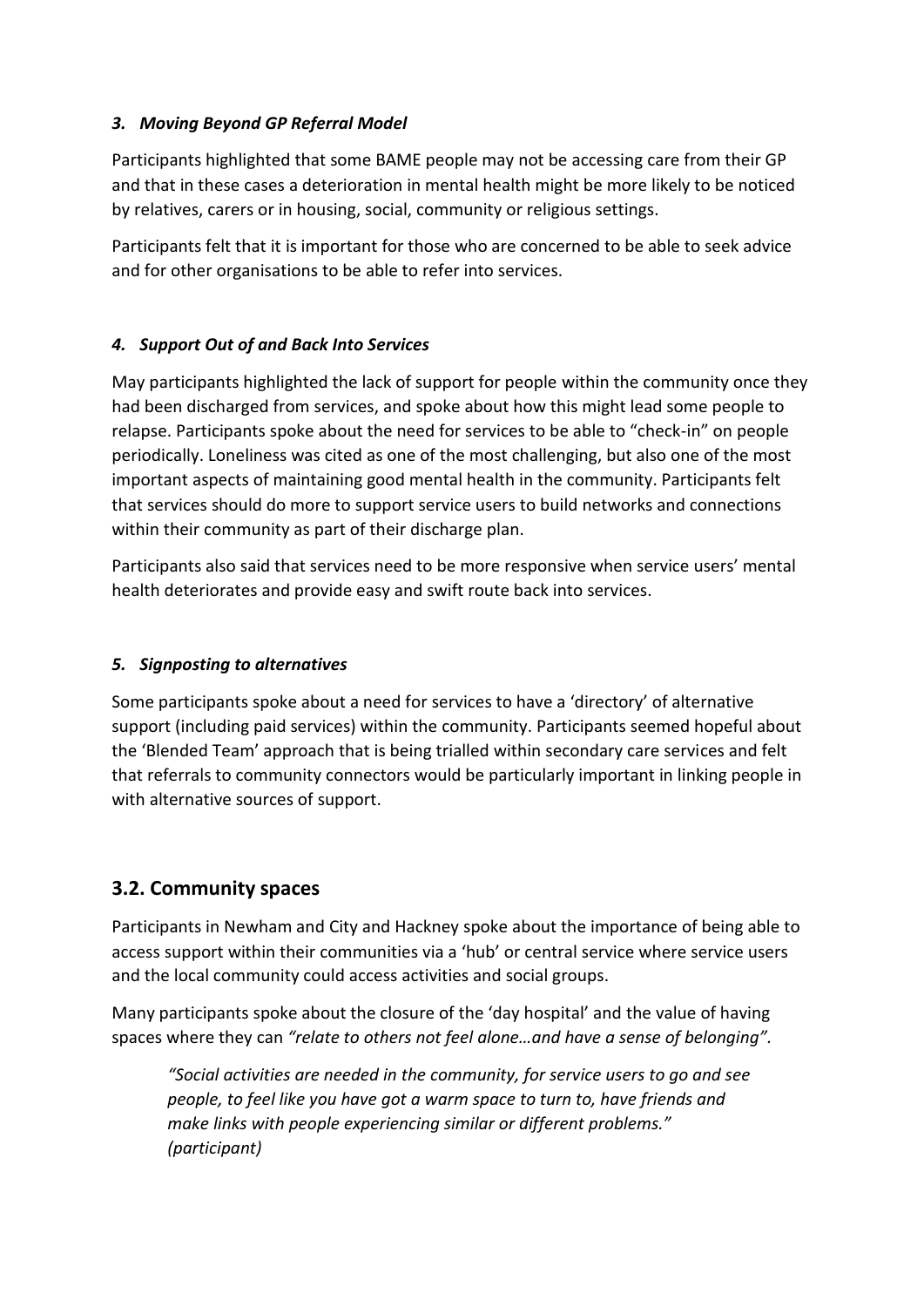When asked to describe what the space would look like and include participants' said that a community hub should:

- o Be open between 9am-5pm
- o Include social outings
- $\circ$  Offer activities like yoga, nature groups, music, cooking, sports and family events
- o Run specific support groups (Asian group, women's groups, Black men's group
- o Provide advice (e.g. housing, employment, finances, nutrition)
- o Offer counselling, peer support and befriending
- o Exercise classes
- o Q&A sessions for service users and families

# **4.0 Next Steps**

When I began this work, the most important objective was to ensure that suggestions arising from these focus groups were actioned within the Trust and that this was fed back to participants, service users and carers.

In order to do this the next steps will be to:

- o Feedback themes and potential solutions to senior management, teams and service users (presentations and reports) to reach as much of the Trust as possible
- $\circ$  Create working groups of service users and staff within each borough to take these actions forward
- o Identify key individuals and teams that can support this work
- $\circ$  Link with third sector and community organisations who we could work alongside to action changes

## **4.1**. **Important considerations**

The conversations and themes arising are not necessarily new ideas and some service users spoke about how they had previously fed back their views and experiences in other forums. Participants reflected the sadness and frustration they had felt when they had previously been involved in steering groups and were encouraged to speak out and recount painful experiences which did not result in real change.

However, it is not enough to just hear people's experiences - we must think about how to implement solutions.